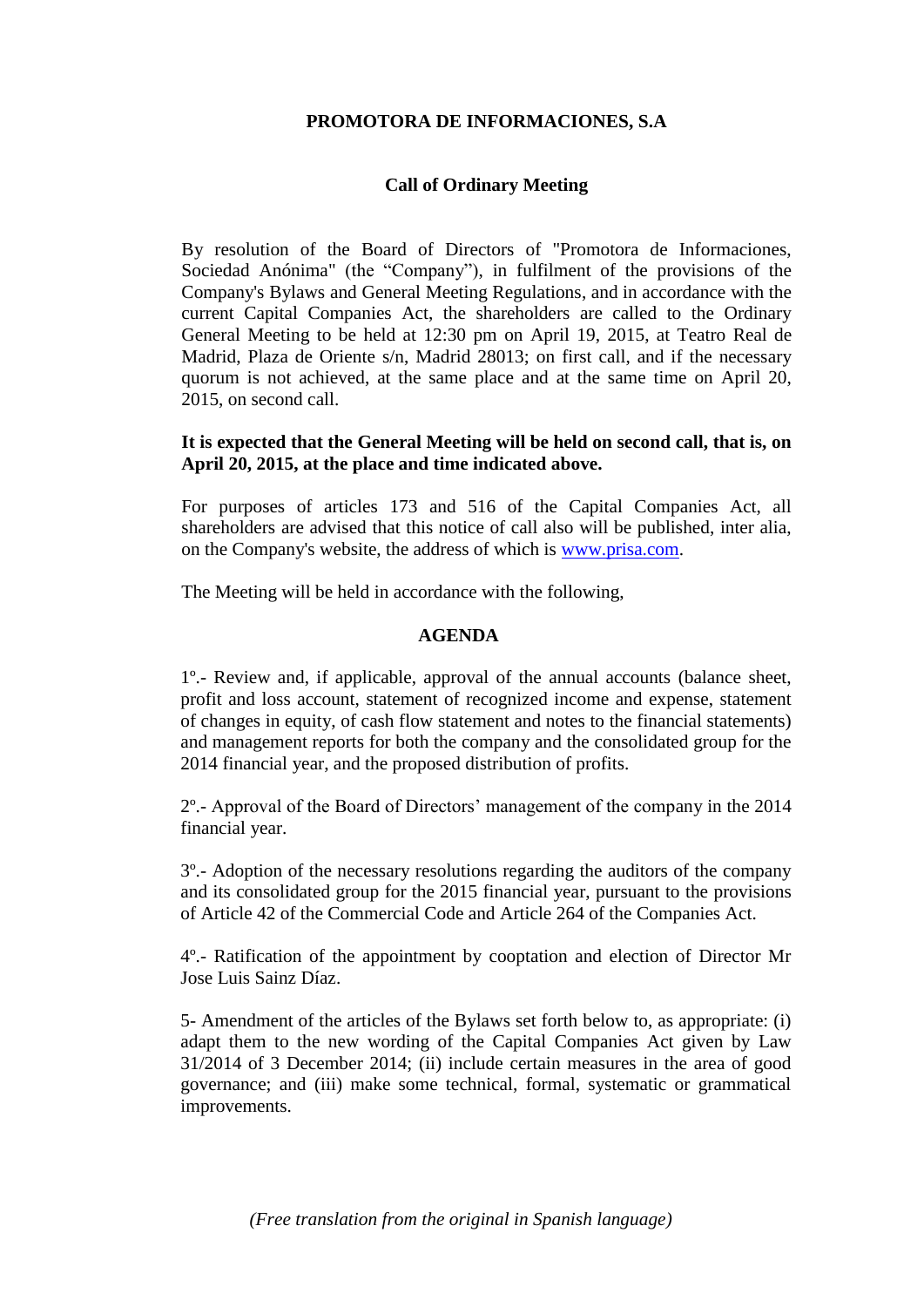5.1. Amendment of Articles 13, 14 and 15 ("General Meeting of Shareholders"), 17, 17 bis, 18, 20, 21, 21 bis, 21 ter, 21 quater, 22 and 23 ("The Board of Directors") to adapt them to the new wording of the Capital Companies Act.

5.2. Amendment of Article 12 relating to the powers of the General Meeting of Shareholders, in order to adapt it to the new wording of the Capital Companies Act and include the provision stating that the General Meeting may not issue instructions to the Board or submit to it for its authorisation any decisions regarding management matters.

5.3. Amendment of Article 15 bis, relating to special resolutions of the General Meeting of Shareholders, to replace the requirement for a reinforced majority for the adoption of certain resolutions with the rules set forth in Article 201 of the Capital Companies Act and to remove the reference to Class B shares, which have ceased to exist.

5.4. Deletion of Articles 25 and 28 relating to directors' remuneration, and inclusion of their content in Article 19 ("Compensation of Directors"), which is amended for that purpose and for the purpose of adapting its wording to the Capital Companies Act.

5.5. Amendment of Article 26 on replacements and appointments to the Board of Directors, in order to remove the requirement that a person can only be appointed to the Board by cooptation if he or she is a shareholder, in accordance with the Capital Companies Act.

5.6. Amendment of Articles 1, 3, 4 and 5 (relating to "General Provisions"); Articles 6, 7, 8 and 9 (relating to "Share Capital and Shares"); Article 11 ("Bodies"); Article 16 ("Implementation of Corporate Resolutions"); Articles 29 bis and 29 ter ("Annual Corporate Governance Report and Website"); Articles 32, 33 and 34 ("The Company's Financial and Administrative Regime"); Articles 35, 36 and 38 (relating to "Winding Up and Liquidation"); and Article 39 ("Referral to the Act"), in order to make technical, formal, systematic or grammatical improvements.

5.7. Renumbering of the articles and approval of a consolidated text of the Bylaws as a result of the above amendments.

6º.- Amendment of the following articles of the General Shareholders Meeting Regulation to adapt them to the new wording of Capital Companies Act given by Act 31/2014 of 3 December 2014, and to make improvements and corrections of a purely technical, formal, systematic or grammatical nature: Article 1 (The General Meeting), Article 2 (Powers of the Board), Article 3 (Kinds of Meetings), Article 4 (Call), Article 5 (Publication of Call), Article 6 (Shareholders' Right to Information Prior to Meeting), Article 7 ( Right of Attendance), Article 8 (Proxies), Article 9 ( Public Proxy Solicitation), Article 11 (Formal Requirements and Terms for Voting by Mail or Remote Electronic Means of Communication), Article 12 (Place of Meeting), Article 13 (Security and Logistics), Article 14 (Meeting Officers, Chairman and Secretary of the General Meeting), Article 15 (Required Presence of Notary), Article 16 (List of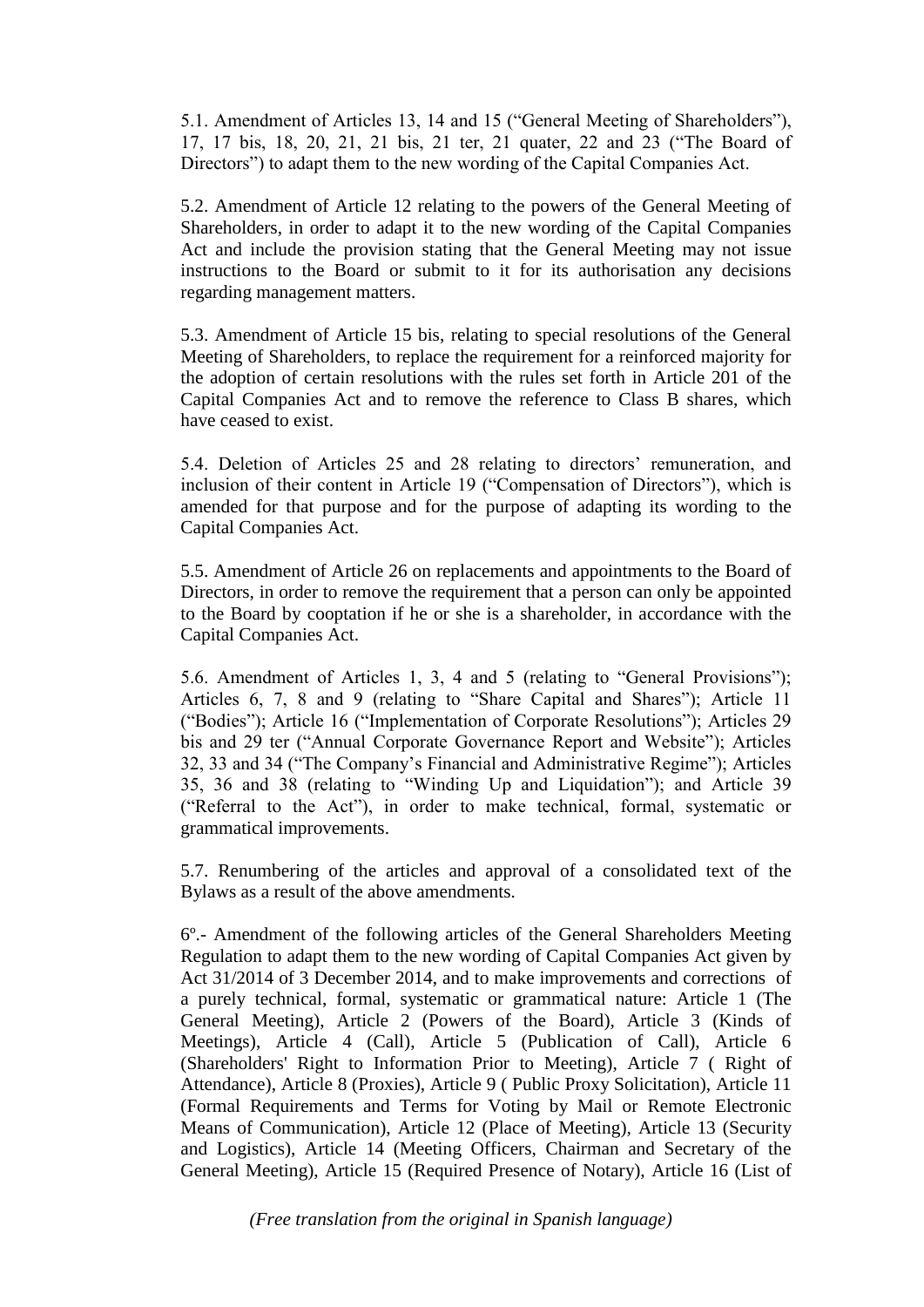Attendees), Article 17 (Quorum), Article 18 (Conduct of General Meeting), Article 19 (Request for Information during General Meeting), Article 20 (Voting), Article 21 (Scheme for Adoption of Resolutions), Article 23 ( Minutes of Meeting), Article 24 ( Publicity of Resolutions), Article 25 (Dissemination of Meeting Regulation), Article 26 (Interpretation and Amendment), Article 27 (Approval and Effectiveness). Approval, if any, as a result of the above changes, a consolidated text of the General Shareholders Meeting Regulation.

7º.-. Delegation of authority to the Board of Directors to increase capital, on one or more occasions, with or without share premium -with the power to exclude pre-emption rights, if any-, on the terms and conditions and at the times contemplated in Article 297(1)(b) of the Capital Companies Act. Revocation of the authorisation granted at the General Shareholders Meeting of 22 June 2013 under the point nine of the agenda therefor.

8º.- Delegation of authority to the Board of Directors to issue fixed income securities, both straight and convertible into shares of new issuance and/or exchangeable for shares that have already been issued of Promotora de Informaciones, S.A. (Prisa) or other companies, warrants (options to subscribe new shares or to acquire shares of Prisa or other companies), bonds and preferred shares. In the case of convertible and/or exchangeable securities or warrants, setting the criteria to determine the basis of and the methods of conversion, exchange or exercise; delegation of powers to the Board of Directors to increase capital by the amount required for the conversion of securities or for the exercise of warrants, as well as for the exclusion of pre-emption rights of shareholders and holders of convertible debentures or warrants on newly-issued shares. Revocation, in the unused part, of the resolution delegating authority for issuance of convertible and/or exchangeable bonds adopted by the General Meeting of shareholders of 22 June 2013, under point ten of the agenda therefor

9º.- Capital Decrease for the sole purpose of permitting the adjustment of the number of shares for the reverse stock split and subsequent reverse stock split in a ratio of one (1) new share for every thirty old shares.

9.1. Capital Decrease for the sole purpose of permitting the adjustment of the number of shares for the reverse stock split proposed in item 9.2. on the agenda and amendment to Section 6.1. of the Company's Bylaws

9.2. Reverse stock split in a ratio of one (1) new share for every thirty old shares and amendment to Section 6.1. of the Company's Bylaws.

10º.- Non-binding voting on the Annual Report on [Remuneration of the](http://www.prisa.com/uploads/ficheros/arboles/descargas/201403/descargas-remuneration-policy-report-en.pdf)  [Directors.](http://www.prisa.com/uploads/ficheros/arboles/descargas/201403/descargas-remuneration-policy-report-en.pdf)

11º.- Information to the Shareholders on amendments to the Regulations of the Board of Directors.

12º.- Delegation of Powers.

### **SUPPLEMENT TO CALL**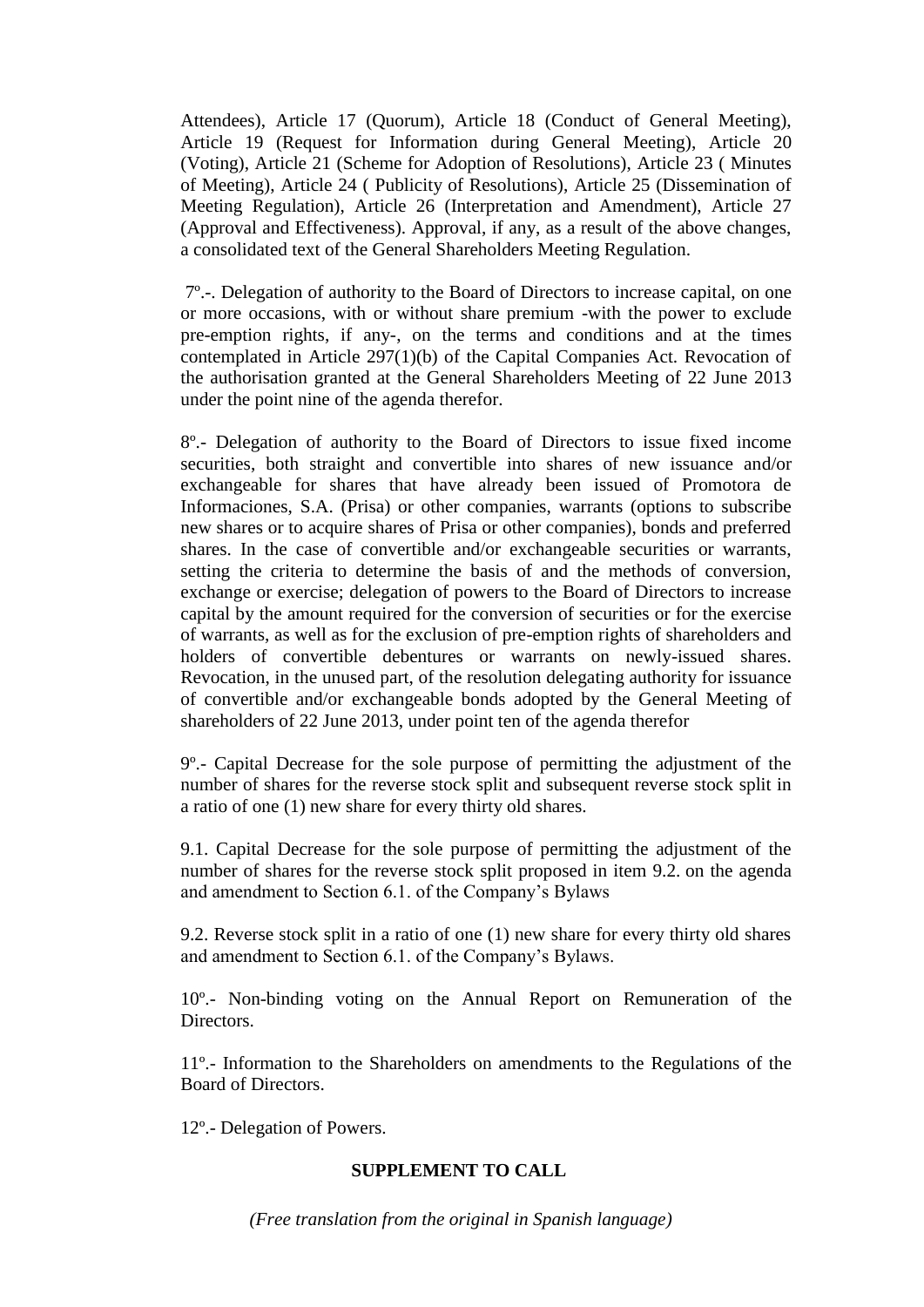In accordance with article 519 of the Capital Companies Act, shareholders representing at least three percent of capital may: (i) request publication of a supplement to this call including one or more points on the Agenda, provided that the new points are accompanied by an explanation or, if applicable, an explained proposed resolution; and (ii) present supported proposed resolutions regarding matters already included or that should be included on the agenda of the meeting that is called. These rights must be exercised by certifiable notice that must be received at the registered office (Gran Vía 32, Madrid 28013) within the five days following publication of this call, identifying the shareholders exercising the right and the number of shares owned by them, and attaching such other documentation as may be appropriate. For these purposes, the shareholders must demonstrate to the Company, also in a certifiable manner, that they represent at least that percentage of capital. The foregoing is understood to be without prejudice to the right of any shareholder during the conduct of the General Meeting to make alternative proposals or proposals on points that are not included on the agenda, on the terms contemplated in the Capital Companies Act.

## **RIGHT OF ATTENDANCE**

The General Meeting may be attended by all shareholders that, individually or collectively, own at least 60 shares, registered in the corresponding book-entry records five days in advance of the date of holding the Meeting, and are in possession of the corresponding attendance card issued by any of the custodians that are members of Sociedad de Gestión de los Sistemas de Registro, Compensación y Liquidación de Valores, S.A. (Iberclear), in accordance with the provisions of article 15 of the Bylaws, article 7 of the General Meeting Regulations and article 179 of the Capital Companies Act.

### **RIGHT OF REPRESENTATION**

Any shareholder entitled to attend may grant a proxy to another person, even if not a shareholder, to attend the General Meeting, by satisfying the requirements and formalities set forth in the Bylaws, the General Meeting Regulations and by law.

The proxy must contain or attach the Agenda.

A proxy may be evidenced in any of the following documents, in all cases with a handwritten signature: (i) the attendance card issued by the custodians participating in Iberclear, (ii) a letter or (iii) the standard form made available by the Company for these purposes to the shareholders, as indicated below in this call. The document evidencing the proxy may be sent by mail to the Company throught the Shareholder Relations Office, at the registered office (Gran Vía 32, Madrid 28013) or at the address of the Office (Avda. de los Artesanos 6, Tres Cantos, 28760 Madrid) or delivered at the entrance to the general meeting site, to the Company's organisers, on the day it is held, before it commences.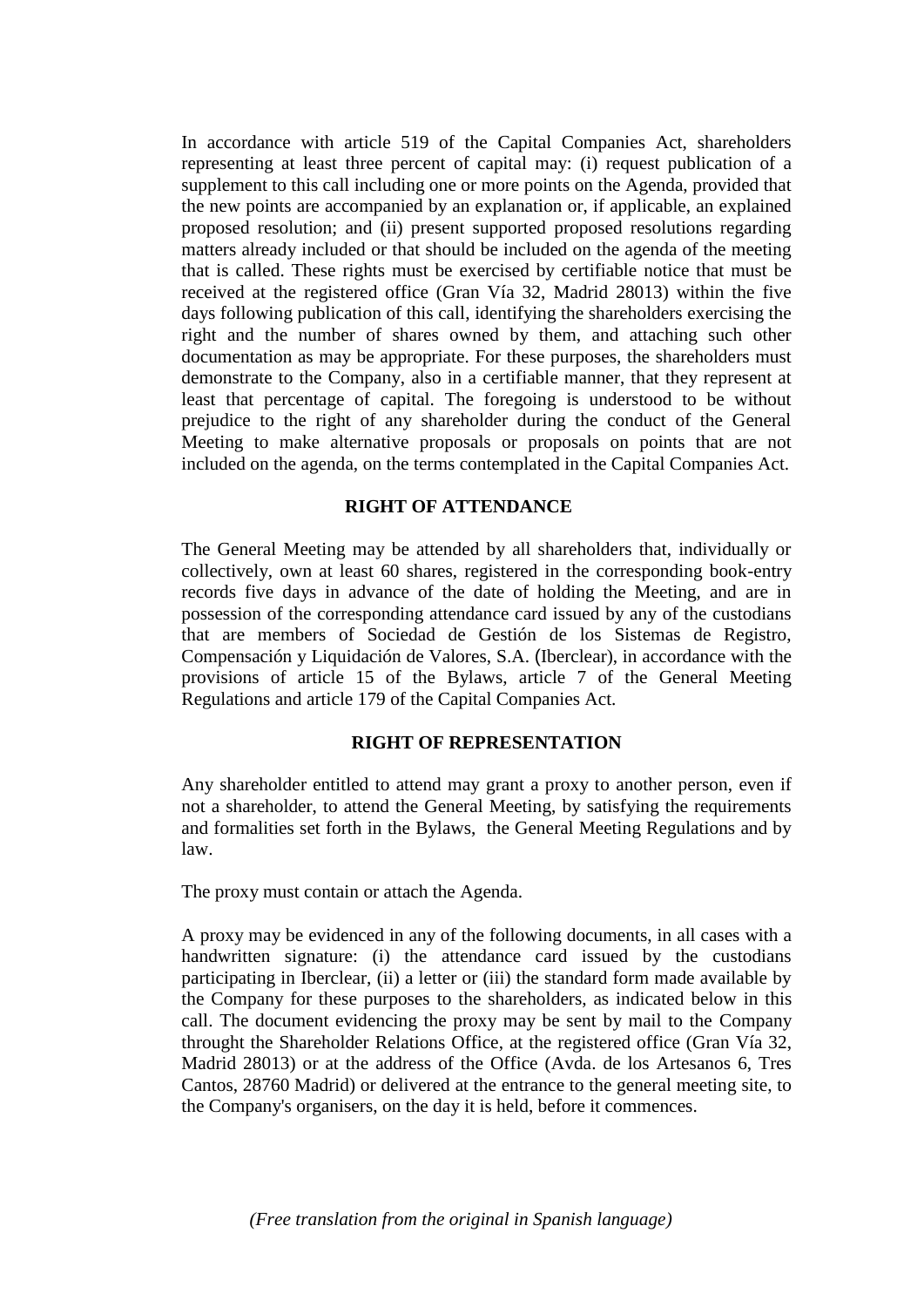If a proxy is extended in favour of the Board of Directors, or if the proxy does not state the name of the person to which the proxy is granted, it will be understood to have been granted to the Chairman of the Board of Directors.

If the proxy grantor does not give voting intrucctions, it shall be understood that the proxy could vote in the sense most appropriate for the shareholder interest.

In the event the proxy is granted by a public request and the proxy grantor has not indicate voting instructions, it shall be understood that the proxy (i) refers all the points on the agenda of the General Meeting, (ii) the vote is in favour of all the proposed resolutions made by the Boards of Directors and (iii) extends to any off-agenda items that may arise in which case the proxy shall vote in the sense most appropriate for the shareholder interest.

If the appointed proxy has a conflict of interest when voting on any of the proposals that, whether or not on the Agenda, are submitted to the General Meeting, and the proxy grantor has not given precise voting instructions, the proxy should refrain from voting for the points on which, having a conflict of interest, have to vote on behalf of the shareholder.

A proxy also may be granted by remote electronic communication by way of the Company's website (www.prisa.com), from April 1, 2015, by completing the standard electronic form available for these purposes on the Company's website. That electronic document must include an electronic signature recognised or provided by any of the certification service providers referred to in the following section on remote voting. A proxy granted by remote electronic means of communication must be in the possession of the Company, at its headquarters, at least 24 hours in advance of the time contemplated for holding the General Meeting on first call.

For purposes of articles 523 and 526 of the Capital Companies Act, it is noted that the Chairman as well as the other directors of the Company may have a conflict of interest regarding point 10º (Non-binding voting on the Annual Report on Remuneration of the Directors) of the Agenda.

Likewise the directors Mr Jose Luis Sainz Días has a conflict of interest regarding point 4º of the Agenda (Ratification of the appointment by cooptation and election of said director).

Directors may likewise have a conflict of interest regarding the proposed resolutions, if any, presented apart from the Agenda, if, among other circumstances, they relate to removal of a director or imposition of liability thereon.

#### **REMOTE VOTING**

A shareholder may cast its vote remotely, by complying with the requirements and formalities set forth in article 15 of the Articles of Association, in articles 10 and following of the General Meeting Regulations and by law.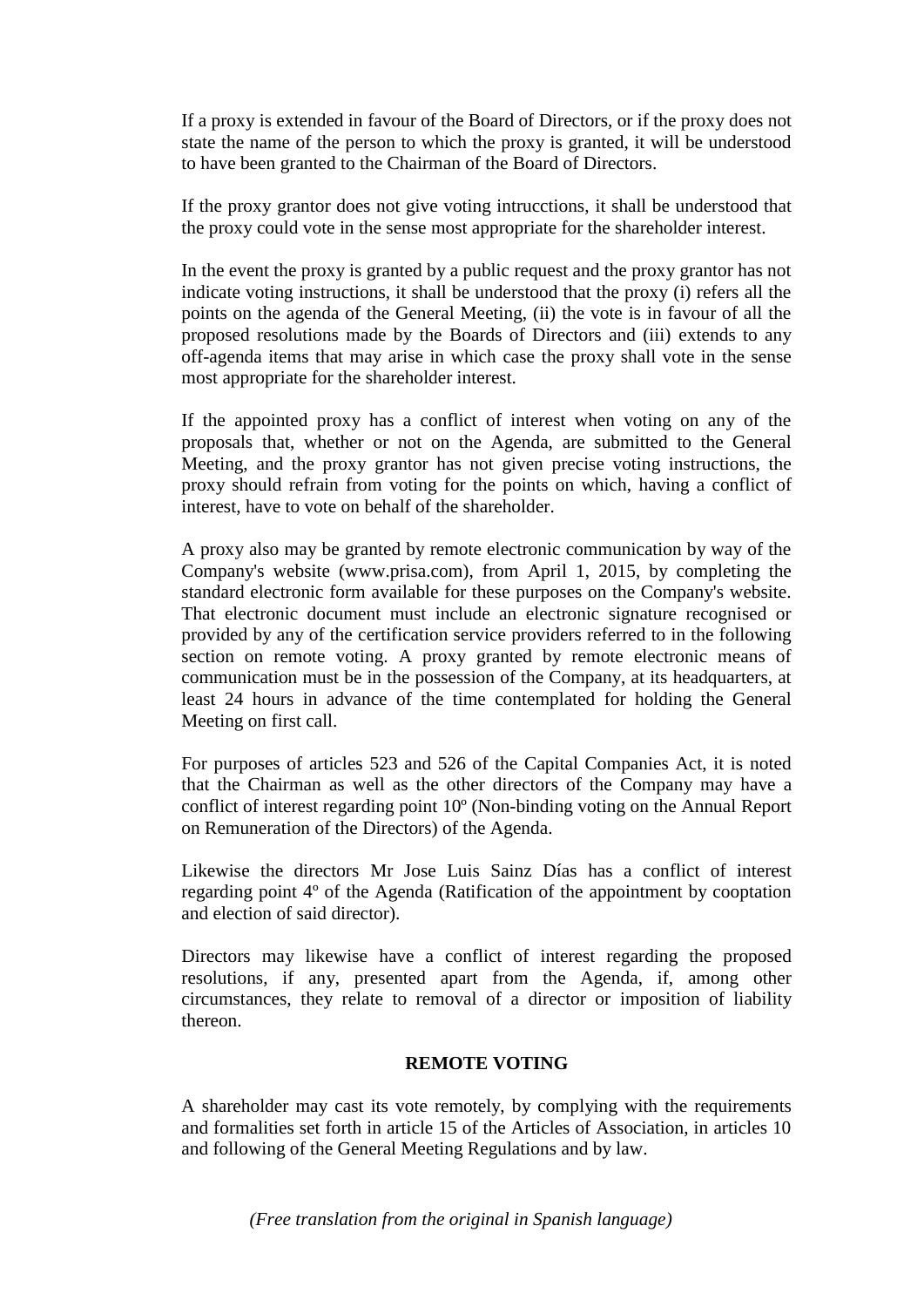To cast a vote by mail, a shareholder must complete and send to the Company, throught the Shareholder Relations Office, at its registered office (Gran Vía 32, Madrid 28013) or at the address of the Office (Avda. de los Artesanos 6, Tres Cantos, 28760 Madrid) the standard form provided by the Company for these purposes (made available to shareholders as indicated in the following section on the "Information Right" in this call), which will include the information necessary to show status as a shareholder, with the signature of the shareholder being required to be attested by a notary or acknowledged by a custodian participating in Iberclear. In the case of legal persons, the form must be accompanied by the corresponding document sufficiently showing the representative capacity in which the signatory acts.

The vote also may be cast by remote electronic means of communication, by way of the Company's website [\(www.prisa.com\)](http://www.prisa.com/), from April 1, 2015, for that purpose completing the standard electronic form provided for these purposes on the Company's website. The electronic document sent by the shareholder must include an electronic signature recognised or provided by any of the following certification service providers: CERES (Fábrica Nacional de Moneda y Timbre - Real Casa de la Moneda); CAMERFIRMA; or ANCERT (Agencia Notarial de Certificación). The electronic National Identity Document (Documento Nacional de Identidad electrónico, or "DNIe") issued by the General Police Directorate of the Spanish Ministry of the Interior may also be used.

A remote vote, whether sent by mail or by remote electronic means of communication, must be in the possession of the Company, at its headquarters, at least 24 hours in advance of the time contemplated for holding the General Meeting on first call. Otherwise, the vote will be deemed not to have been cast.

### **INFORMATION RIGHT**

### **Documents available to shareholders:**

From publication of this call, in compliance with the provisions of articles 272, 286, 287, 296, 318, 506, 511, 517, 518, 528 and 541 of the Capital Companies Act, article 12.2 of Orden ECC/461/2013 and articles 6 and 26 of the General Meeting Regulations, the shareholders may examine the following documents at the registered office of the Company (Gran Vía 32, Madrid 28013), at the address of the Shareholder Relations Office (Avda. de los Artesanos 6, Tres Cantos, 28760 Madrid), consult them on the Company's website (www.prisa.com) and request delivery or sending thereof without charge (through the Oficina de Atención al Accionista, from 8:00 a.m. to 16:30 p.m., on business days, telephone numbers 91-330.11.68 and 91-330.10.22, e-mail address [ia@prisa.com\)](mailto:ia@prisa.com):

- Full text of the Annual Accounts (balance sheet, profit and loss account, statement of recognised revenue and expenses, statement of changes in equity, cash flow statement and notes thereon) and the Management Report for the 2014 financial year of the Company and its Consolidated Group, as well as the respective reports of the auditor (Item 1 of the Agenda).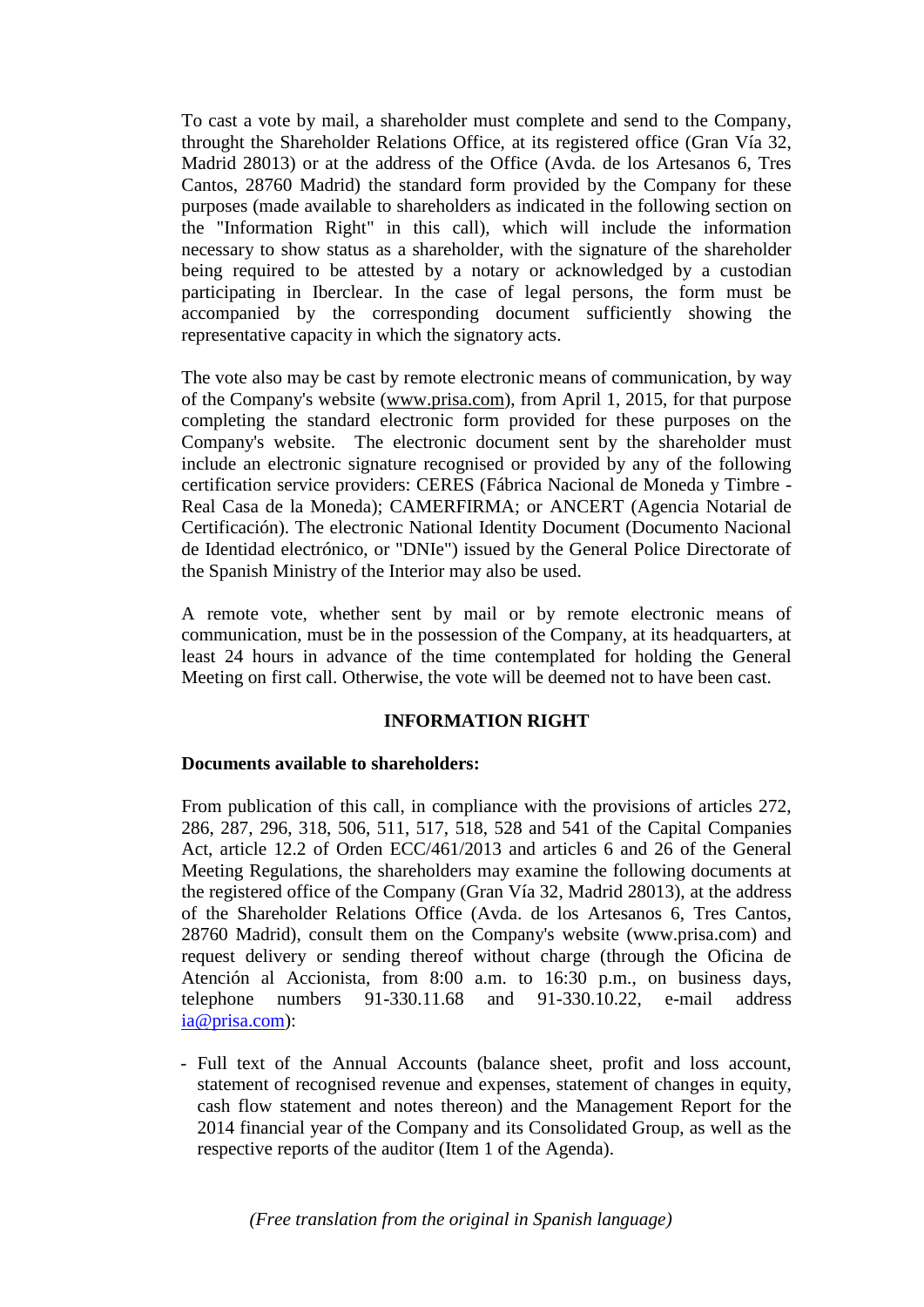- Full text of the proposal of resolutions regarding all the Agenda items that the Board of Directors presents to the General Shareholders' Meeting.
- Report issued by the Board of Directors for the purposes required under article 529 decies of the Companies Act, concerning the proposal to ratify the interim appointment of the Director Mr. Jose Luis Sainz Diaz (Item 4 of the Agenda).
- Report issued by the Board of Directors for the purposes contemplated in article 286 of the Capital Companies Act, related to the amendment of the Bylaws (Item 5 of the Agenda).
- Report issued by the Board of Directors for the purposes contemplated in article 26 of the General Shareholders Meeting Regulations, concerning the amendments to the General Shareholders Meeting Regulations (Item 6 of the Agenda).
- [Report issued by the Board of Directors c](http://www.prisa.com/uploads/ficheros/arboles/descargas/201403/descargas-report-issued-by-the-board-of-directors-item-6-of-the-agenda-en.pdf)oncerning the delegation of powers to the Board of Directors to increase share capital, with powers to exclude preemptive rights if deemed warranted, for the purposes contemplated in articles 286, 297.1.b) and 506 of the Capital Companies Act (Item 7 of the Agenda).
- [Report issued by the Board of Directors concerning the](http://www.prisa.com/uploads/ficheros/arboles/descargas/201403/descargas-report-issued-by-the-board-of-directors-item-7-of-the-agenda-en.pdf) delegation of authority to the Board of Directors to issue fixed income securities, both straight and convertible into shares of new issuance and/or exchangeable for shares that have already been issued, warrants, bonds and preferred shares and delegation of powers to the Board of Directors to increase capital, as well as for the exclusion of pre-emption rights, for the purposes contemplated in articles 286, 297.1.b) and 511 of the Capital Companies Act (Item 8 of the Agenda).
- [Report issued by the Board of Directors concerning the c](http://www.prisa.com/uploads/ficheros/arboles/descargas/201403/descargas-report-issued-by-the-board-of-directors-item-7-of-the-agenda-en.pdf)apital decrease and subsequent reverse stock split, for the purposes contemplated in articles 286 and 318 of the Capital Companies Act (Item 9 of the Agenda).
- Annual Report on [Remuneration of the Directors, f](http://www.prisa.com/uploads/ficheros/arboles/descargas/201403/descargas-remuneration-policy-report-en.pdf)or the purposes contemplated in article 541 of the Capital Companies Act and article 12.2 of Orden ECC/461/2013 (which is submitted to non-binding vote under Item 10 of the Agenda).
- Report issued by the Board of Directors on the amendments to the Board of Directors Regulation for the purposes contemplated in article 528 of the Capital Companies Act (Item 11 of the agenda, for information purposes).
- Forms and terms for exercise of information, proxy and remote voting rights.
- Annual Corporate Governance Report for the 2014 financial year.
- Annual Reports for the 2014 financial year, prepared by the following Committees: Audit Committee, Corporate Governance Committee, Nominating and Compensation Committee and Committee for Strategic Digital Change.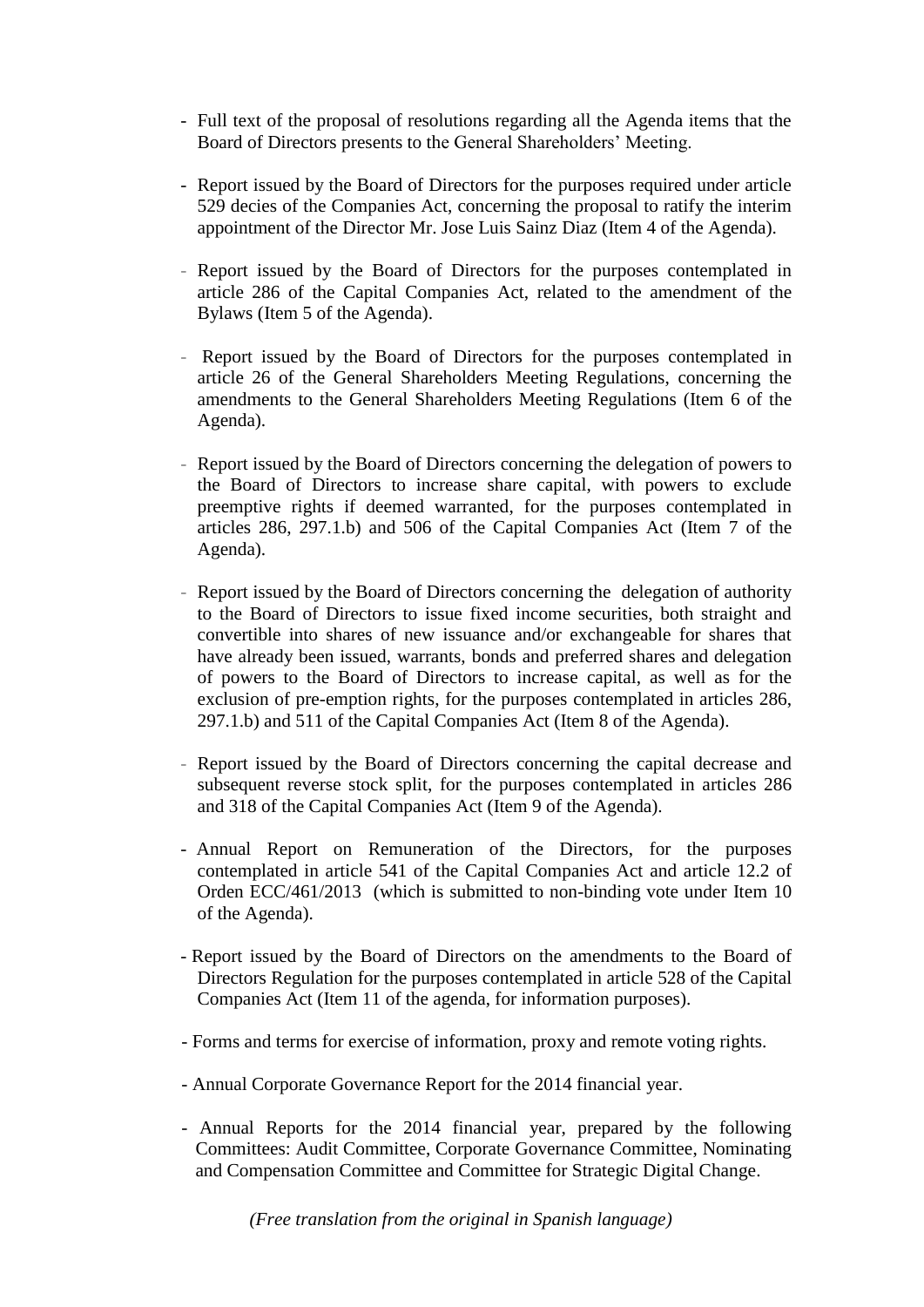Likewise in compliance with Article 506.4 of the Companies Act, is also available to shareholders, in the same manner as for the documentation that refers to the agenda, the following additional information concerning the capital increase for a total amount of 99,999,999.85 euros approved by the Board of Directors on July 22, 2014 and subscribed by Consorcio Transportista Occher, SA de CV, which was announced by the Relevant Events of 22 July, 12 September and 19 September 2014, with registration CNMV No. 208814, 210721 and 210977, respectively:

- Report of the Board of Directors in connection with the capital increase excluding the preferential subscription rights.

- Report of the independent expert regarding the capital increase.

#### **Right to information prior to the General Shareholders Meeting:**

Until the fith day prior to the date contemplated for holding the Meeting, the shareholders, in writing, may request information or clarifications from the directors regarding the matters on the Agenda or pose questions in witing regarding the information accessible to the public that has been provided by the Company to the National Securities Market Commission since the holding of the most recent General Meeting (28 April 2014) and regarding the audit report, in accordance with the provisions of articles 197 and 520 of the Capital Companies Act and article 6 of the General Meeting Regulations.

Valid requests for information, clarifications or inquiries made in writing by shareholders and the answers provided in writing by the directors will be included on the website of the Company, provided that shareholders have processed such requests in accordance with the formal procedures described below for the right of information.

Information requests will comply with the rules established in article 6 of the General Meeting Regulations. To request information, shareholders may use the standard form made available to the shareholders by the Company for these purposes, as indicated at the beginning of this section on the "Information Right". The person making the request must prove his/her identity in the case of a written request by means of a photocopy of his/her National Identity Document or Passport and, in the case of legal persons, a document that sufficiently proves his/her representative capacity. In addition the person making the request must prove his/her status as a shareholder or provide sufficient details (number of shares, custodian, etc.) to allow verification by the Company.

The information right also may be exercised by remote electronic communication by way of the Company's website [\(www.prisa.com\)](http://www.prisa.com/), from April 1, 2015, by completing the standard electronic form available for these purposes on the Company's website. That electronic document must include an electronic signature recognised or provided by any of the certification service providers referred to in the preceding section on remote voting.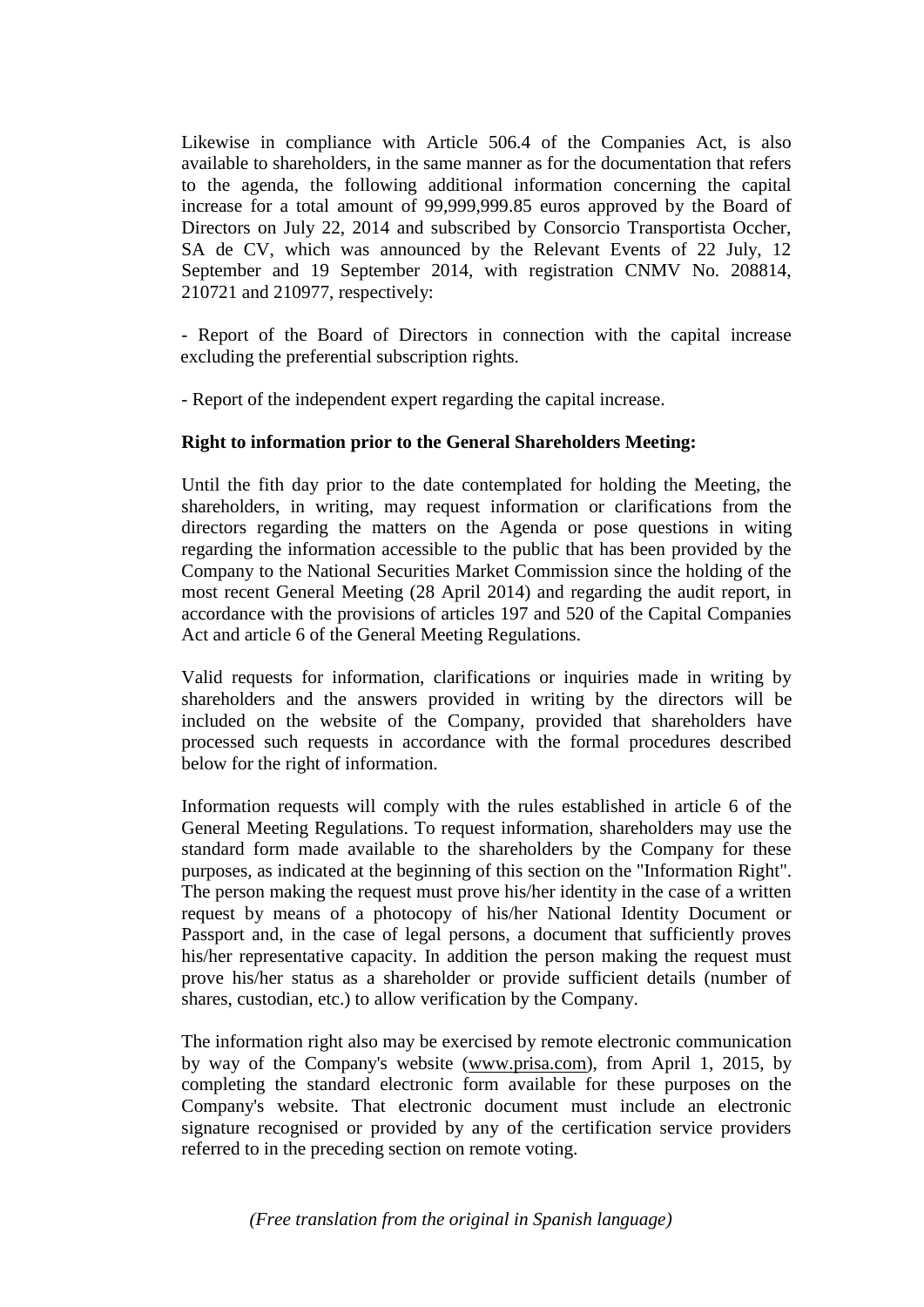In addition to as indicated above, from the date of publication of the notice of call all of the documentation and information related to the General Shareholders Meeting will be available for consultation on the Company's website [\(www.prisa.com\)](http://www.prisa.com/). In accordance with the provisions of article 518 of the Capital Companies Act, such documentation and information will include this notice of call and the total number of shares and voting rights on the date of the call, broken down by classes of shares.

# **Right to information during the holding of the General Shareholders Meeting:**

Also, during the holding of the meeting the shareholders verbally may request of the administrators such information and clarifications as they deem to be appropriate regarding the matters on the agenda, and regarding the information accessible to the public the Company has provided to the National Securities Market Commission since the holding of the most recent General Meeting (28 April 2014) and regarding the auditor's report.

## **OTHER PROVISIONS ON THE ELECTRONIC MEANS TO EXCERCISE THE INFORMATION, VOTING AND REPRESENTATION RIGHTS**

The Company reserves the right to amend, to suspend, to cancel or to restrict the electronic means that are at the disposal of the shareholders to excercise the information, voting and representation rights in the General Shareholders' Meeting when imposed or required by technical or security reasons. Should any of these events occur, it will be announced on the Company's website.

The Company will not be liable for any prejudice that the shareholder may suffer from any breakdown, overload, line failures, connection failures or any other eventuality similar or equal, that are outside the will of the Company, and that prevent the use of the electronic means to excercise the information, voting and representation rights. Therefore, these events will not consititue a deprivation of shareholders' rights.

### **SHAREHOLDERS' ELECTRONIC FORUM**

In order to comply with article 539(2) of the Capital Companies Act, from publication of this call a Shareholders Electronic Forum will be available on the Company's website [\(www.prisa.com\)](http://www.prisa.com/). Both individual shareholders and such voluntary associations as may be established will be entitled to access it, in order to facilitate their communication prior to the holding of the general meeting. The operating rules of the Forum, and the form to be completed to participate therein, are available on the Company's website.

The Forum is not a channel for communications between the Company and its shareholders, and is provided solely for the purpose of facilitating communication among the Company's shareholders on the occasion of the holding of the Ordinary General Meeting of Shareholders.